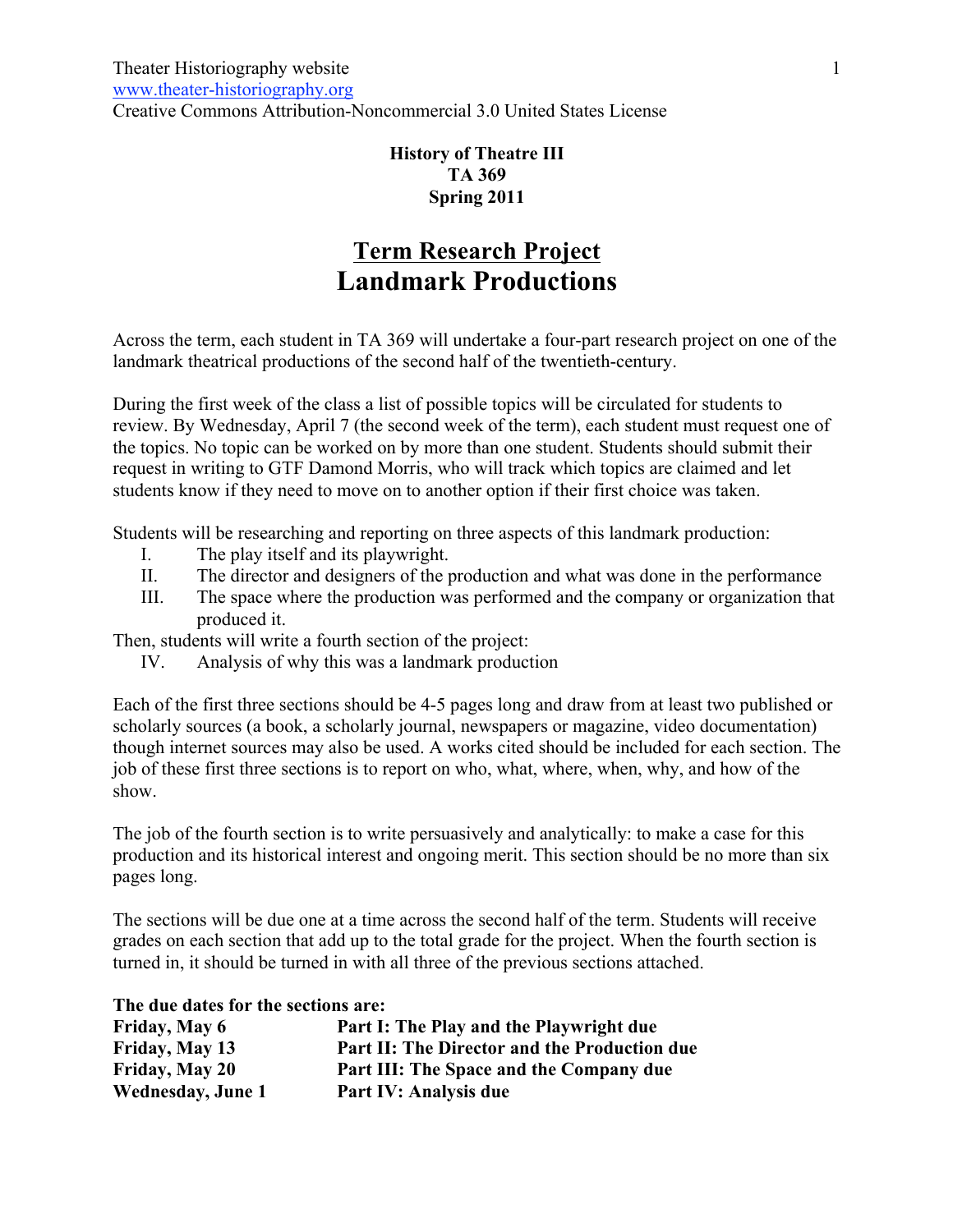www.theater-historiography.org

Creative Commons Attribution-Noncommercial 3.0 United States License

Here are prompts for what to cover or consider as you research and write up each section:

## Part I:

Who was the writer (was there a writer?) how does he or she work? Why did he or she undertake the project? What is the script like (was there a script? If not, what did they work from?) What are the parts of the show and how are they put together? Does it employ a particular form or content of note?

## Part II:

Who directed the show? What is his or her signature? Why is he or she important as an artist? Why was he or she working on this project? How was the show realized in space? What directorial and design choices were made? Who were the designers on the show? What are they known for: do they have visual signatures? What was the set like? What were the costumes like? Who were the actors? What did they do? How did they speak? How did they move in space?

#### Part III:

Where was the show performed? How did the nature of the space interact with the writing, the design, and the actors? Where was the audience seated? What is the history of the building where the show performed? What organization made the show possible? Was it a company or ensemble that the writer or director or both were part of? Was it a commercial producing operation? A state-funded theatre? What is the organization's history? What was their mission? Why were they doing this project?

#### Part IV

What made this production special? How does it connect to or exemplify developments in theatrical practice in the  $20<sup>th</sup>$  century? How does it connect to other social and political changes in the culture at large? Why is it a production people still remember and which is worth studying?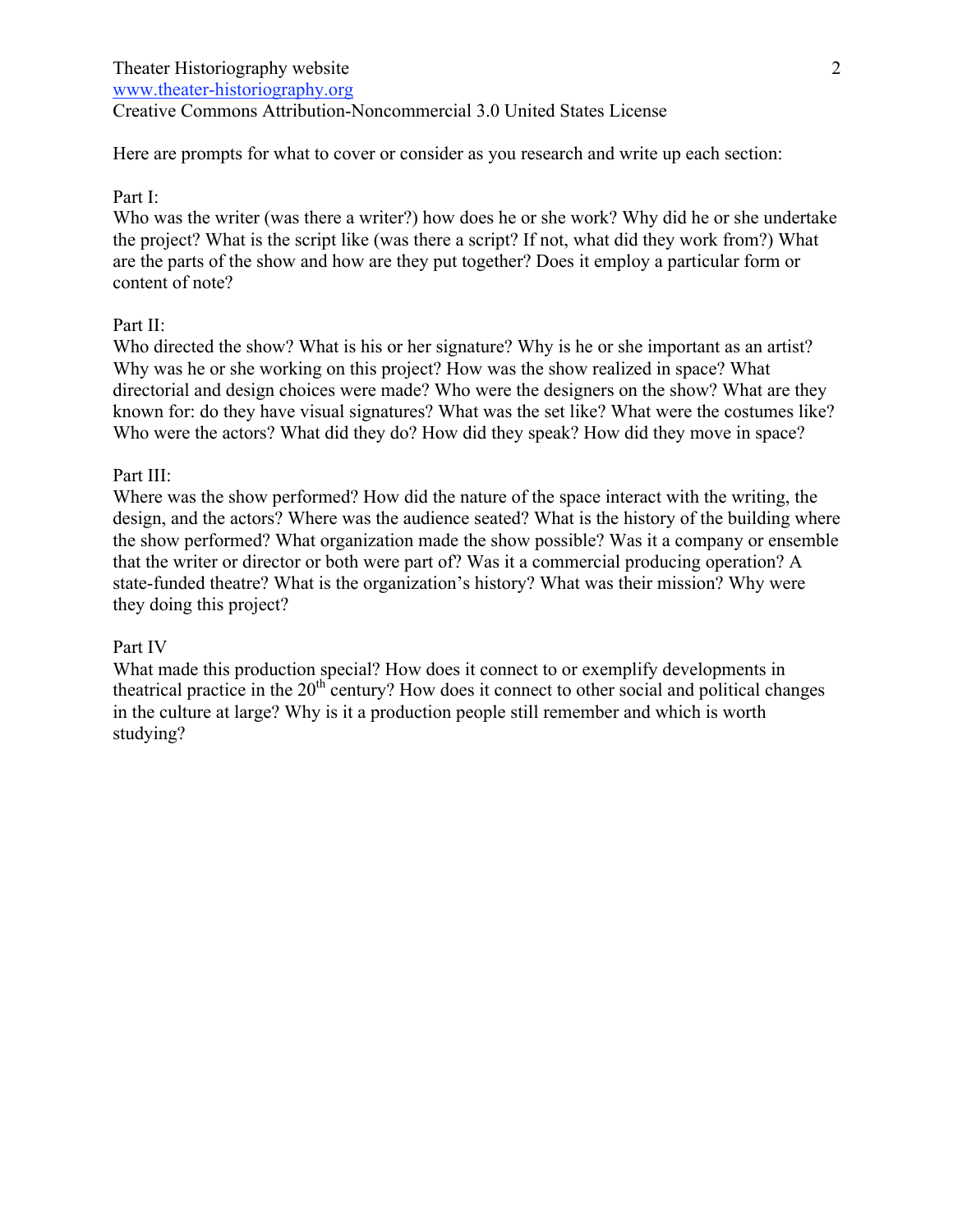www.theater-historiography.org

Creative Commons Attribution-Noncommercial 3.0 United States License

- *1. Midsummer Night's Dream*/Shakespeare/Peter Brook/RSC/1970
- *2. Marat Sade*/Peter Weiss/Peter Brook/Royal Shakespeare Company/1964
- *3. Who's Afraid of Virginia Woolf?*/Edward Albee/Alan Schneider/NYC/1962
- *4. Mother Courage and Her Children*/Brecht/Deborah Warner (Fiona Shaw)/RNT/2009
- *5. The Life and Adventures of Nicholas Nickleby*/Dickens/Trevor Nunn/RSC/1986
- *6. Hamlet*/Shakespeare/Richard Eyre/Royal Court/1980
- *7. The Hip-Hop Waltz of Eurydice*/Reza Abdoh/Dar a Luz at Los Angeles Theatre Center/1990
- *8. Dress Suits to Hire*/Holly Hughes/Split Britches/1987
- *9. Dionysus in '69*/Richard Schechner/The Performance Group/1969
- *10. The Cherry Orchard*/Chekhov/Andre Serban/Lincoln Center/1977
- *11. A Bright Room Called Day*/Tony Kushner/Oskar Eustis/Eureka Theatre/1987
- *12. A Raisin in the Sun*/Lorraine Hansberry/Lloyd Richards/1960
- *13. Baltimore Waltz*/Paula Vogel/Anne Bogart/1990
- *14. Rosencrantz and Guildenstern Are Dead*/Tom Stoppard/Royal Nat'l Theatre/1967
- *15. Emperor Jones*/Eugene O'Neill/LeCompte-Wooster group/1993
- *16. 1789*/Arianne Mnouchkine/Théâtre du Soleil/1974
- *17. Sizwe Banzi Is Dead*/Athol Fugard/Space Theatre/1972
- *18. Buried Child*/Sam Shepard/Magic Theatre/1978
- *19. Count of Monte Cristo*/Peter Sellers/American Nat'l Theatre/1984
- *20. Topdog/Underdog*/Suzan Lori-Parks/George C. Wolfe/Ambassador's Theatre/2002
- *21. Waiting for Godot*/Beckett/Susan Sontag/Sarajevo/1993
- *22. The Homecoming*/Harold Pinter/Peter Hall/RSC/1967
- *23. Hair*/Rado, Ragni, MacDermot/Joseph Papp/Public Theatre/1967
- *24. A Chorus Line*/Kirkwood, Dante, Kleban, Hamlisch/Michael Bennett/Public Theatre/1975
- *25. Oh What a Lovely War*/Joan Littlewood/Theatre Workshop/1963
- *26. Big River*/Roger Miller/Des McAnuff/NYC/1985
- *27. The Grapes of Wrath*/Frank Galatti/Steppenwolf Theatre/1988
- *28. Origin of the Species*/Bryony Lavery/Nona Shepphard/Monstrous Regiment at Birmingham Repertory Theatre/1984
- *29. The Constant Prince*/Jerzy Grotowski/Theatre of 13 Steps/1967
- *30. The Producers*/Brooks/Mehan/Kelly/Susan Stroman/NYC/2001
- *31. Chicago*/Kander & Ebb/Bob Fosse/NYC/1975
- *32. Sunday in the Park with George*/James Lapine, Stephen Sondheim/NYC/1983
- *33. Death of a Salesman*/Arthur Miller/Robert Falls/Goodman Theatre, NYC/1999
- *34. The Lion King*/Elton John/Tim Rice/Julie Taymor/Orpheum Theatre/1997
- *35. Cats*/Andrew Lloyd Webber/Trevor Nunn/London/1982
- *36. M. Butterfly*/David Henry Hwang/John Dexter/Eugene O'Neil Theatre/1988
- *37. Big Love*/Charles Mee/Les Waters/Actor's Theatre Louisville/2000
- *38. Equus*/Peter Schaffer/John Dexter/Royal Nat'l Theatre/1973
- *39. Great White Hope*/Edwin Sherin/Arena Stage/1968
- *40. Hedda Gabler*/Henrik Ibsen/Charles Ludlam/American Ibsen Theatre/1984
- *41. Shopping and Fucking*/Mark Ravenhill/Max Stafford-Clark/Out of Joint/1996
- *42. Top Girls*/ Caryl Churchill/Stafford-Clark/Royal Court Theatre/1982
- *43. Endgame*/Samuel Beckett/ Joanne Akalaitis/A.R.T./ Cambridge, MA/ 1984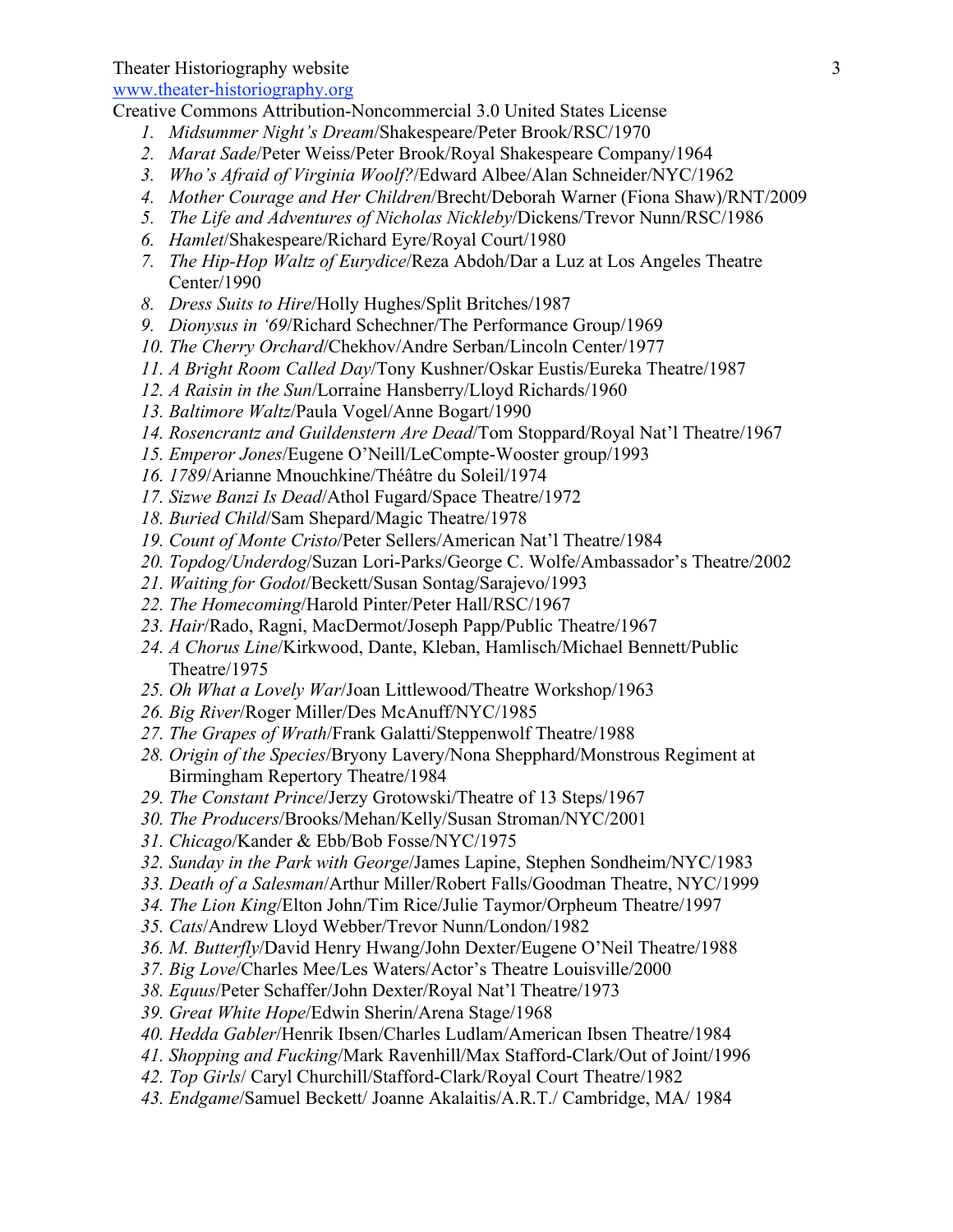www.theater-historiography.org

- Creative Commons Attribution-Noncommercial 3.0 United States License
	- *44. Routes 1 & 9*/Spalding Grey/Elizabeth LeCompte/Wooster Group/NY/ 1981
	- *45. The Gospel at Colonus*/Sophocles/Lee Breuer and Bob Telson/ Lunt-Fontanne Theatre/ NY/1988
	- *46. Our Country's Good*/Timberlake Wertenbaker/Max Stafford-Clark, Royal Court/1988
	- *47. Cloud Nine*/Carol Churchill/Max Stafford-Clark/Joint Stock Theatre Co./London/ 1979
	- *48. Chinoiserie*/Ping Chong/ Ping Chong & Co./Majestic Theater/ Brooklyn NY/1995
	- *49. The Dead Class*/Tadeusz Kantor/ The Cricot 2 Company/ LaMaMa Experimental Theatre Club/1979
	- *50. The Mahabharata*/Peter Brook, Jean-Claude Carrière /The Majestic Theatre/NY/1987
	- *51. Hamlet*/Shakespeare/ Tyrone Guthrie/Guthrie Theatre/ Minneapolis/ 1963
	- *52. Hamletmachine*/Heiner Mueller/Robert Wilson/NYU/1986
	- *53. Einstein on the Beach*/Robert Wilson/Philip Glass Ensemble/Avignon Festival/ France/1976
	- *54. Venus*/Suzan-Lori Parks/Richard Foreman/Ontological-Hysteric Theater-Public Theatre/1996
	- *55. Seven Streams of the River Ota*/Robert Le Page/Ex Machina/ Quebec City/ 1994
	- *56. Mnemonic*/Simon McBurney/ Théâtre de Complicité/2001
	- *57. Pravda*/David Hare/Royal National Theatre/ London/ 1985
	- *58. Oleanna*/David Mamet/Back Bay Theatre Co./ Boston/ 1992
	- *59. Saved*/Edward Bond/William Gaskill/Royal Court/ London/1965
	- *60. The Brig*/Judith Malina, Julian Beck and Kenneth H. Brown/Living Theatre/ NY/ 2006
	- *61. The Red Horse Animation*/Lee Breuer, Ruth Malezcheck/Mabou Mines/1970
	- *62. The Oresteia*/Aeschylus/Mnouckine/Théâtre du Soleil/1990
	- *63. Kaosmos*/Eugenio Barba/Odin Theatre/1993
	- *64. Normal Heart*/Larry Kramer/Joseph Papp/Public Theatre/1985
	- *65. The Serpent*/Joseph Chaikin/OpenTheatre/1967
	- *66. Twilight: Los Angeles, 1992/*Anna Deveare Smith/Emily Mann/McCarter/1994
	- *67. Cabaret*/Masteroff, Kander& Ebb/Harold Prince/Broadhurst/1966
	- *68. The Colored Museum*/George C. Woolf/Crossroads Theatre/New Brunswick, NJ/ 1986
	- *69. Bent*/Martin Sherman/Sean Mathias/London/1979
	- *70. Keely and Du*/Jane Martin/Jon Jory/Actor's Theatre Louisville, Humana/1994
	- *71. Saved*/Edward Bond/Peter Stein/Munich/1967
	- *72. The Heidi Chronicles*/Wendy Wasserstein/Daniel Sullivan/NYC/1988
	- *73. One Flea Spare*/Naomi Wallace/Dominic Dromgoole/Actor's Theatre Louisville/Humana Festival/1996
	- *74. The Mystery of Irma Vep*/Charles Ludlum/Ridiculous Theatrical Co./NY/1984
	- *75. An Inspector Calls*/J.B. Priestley/director- Stephen Daldry/Royal National Theatre/1992
	- *76. Fefu and Her Friends*/Maria Irene Fornes/Relativity Media Lab, New York Theatre Strategy/ 1977
	- *77. The Mother/* San Francisco Mime Troupe/ 1973
	- *78. The Insurrection Mass with Funeral March for a Rotten Idea: A Special Mass for the Aftermath of the Events of September 11th/* Bread and Puppet Theatre/ Theatre for the New City/ NY/ 2001
	- *79. Longline the Carnival Opera*/ Welfare State/ Ulverston, Cumbria/ 2006
	- *80. Umbatha – the Zulu Macbeth*/ Shakespeare's Globe/ London/ 2001
	- *81. Road to Mecca*/ Athol Fugard/ National Theatre/ London/ 1987